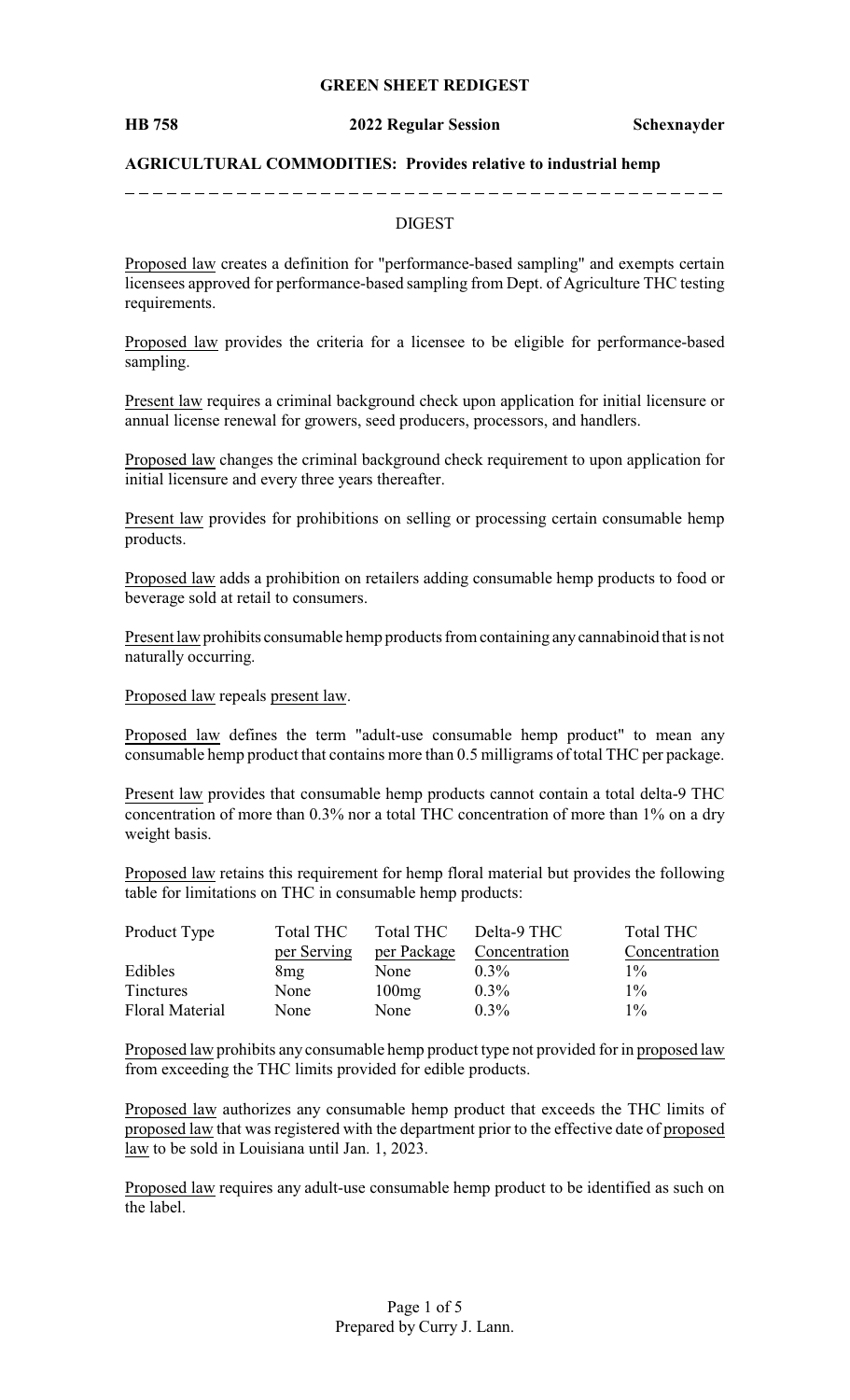Proposed law authorizes any label that does not meet the criteria provided in proposed law that was approved by the department prior to the effective date of proposed law to be used in Louisiana until Jul. 1, 2023.

Present law requires each application for product registration with the La. Dept. of Health (LDH) to include a certificate of analysis containing the following information:

- (1) The batch identification number, date received, date of completion, and the method of analysis for each test conducted.
- (2) Test results identifying the cannabinoid profile by percentage of weight, solvents, pesticides, microbials, and heavy metals.

Proposed law retains provisions of present law and requires the certificate of analysis to also indicate the serving size, total THC per serving, package size, and total THC per package and requires the units of measurement to be identified as mg/g.

Proposed law requires the application for registration to include verification that the product was produced from hemp. Acceptable forms of verification shall be determined by the department and may include a copy of the hemp grower or processor's license.

Proposed law authorizes any application for registration that does not meet the criteria provided in proposed law that was approved by the department prior to the effective date of proposed law to be used in Louisiana until July 1, 2023.

Present law requires the certificate of analysis to be completed by an independent laboratory that meets the following criteria:

- (1) Is accredited as a testing laboratory approved by the department.
- (2) Has no direct or indirect interest in a grower, processor, or distributor of hemp or hemp products.

Proposed law requires the certificate of analysis to be completed by an independent laboratory that meets the following criteria:

- (1)(a) If the laboratory is located outside of Louisiana, it is accredited by the International Organization for Standardization or other accrediting entity approved by the department.
	- (b) If the laboratory is located in Louisiana, it shall:
	- (i) Pass an on-site facility inspection conducted by the department.
	- (ii) Provide documentation that the owner has operated a state-approved, active medical marijuana or hemp laboratory in another state for at least the past 12 months.
	- (iii) Be accredited by the International Organization for Standardization or other accrediting entity approved by the department or have an application pending for International Organization for Standardization accreditation.
- (2) Has no direct or indirect interest in a grower, processor, or distributor of hemp or hemp products.

Proposed law requires the LDH to review any consumable hemp product submitted for approval and notify the submitting party of any deficiencies existing which prevents the approval of the product within 15 business days of the date of submission.

Proposed law requires the LDH to provide a mechanism, by Sept. 30, 2022, to allow the office of alcohol and tobacco control to scan consumable hemp products to determine if the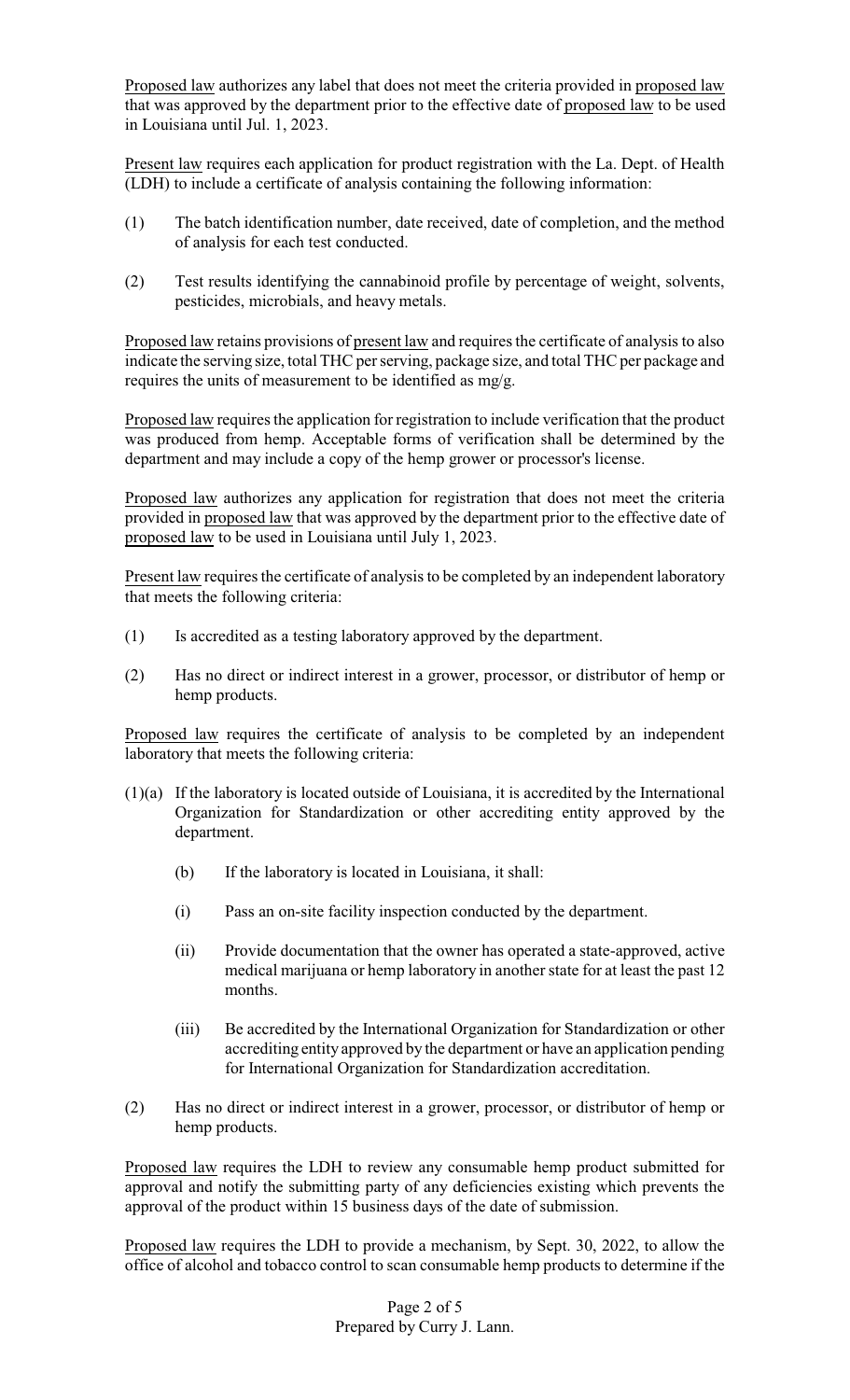product is registered with the LDH and if not provided by the deadline any products submitted to LDH for approval can be sold by a licensed wholesaler or retailer while the product is pending approval.

Present law requires the LDH to promulgate rules and regulations in accordance with the Administrative Procedure Act to implement the provisions of present law.

Proposed law requires the LDH to promulgate rules and regulations to implement the provisions of present and proposed law on consumable hemp product approval by the LDH and regulation of processors utilizing emergency rulemaking authority.

Proposed law requires the LDH to include the limits for solvents, pesticides, microbials, and heavymetals allowable in consumable hemp products and definitions for consumable hemp product types in their administrative rules.

Proposed law requires the LDH to employee a minimum of two full-time employees to review and approve products.

Proposed law prohibits licensed retailers from selling adult-use consumable hemp products to any person under the age of 21.

Present law creates the Industrial Hemp Advisory Committee.

## Proposed law repeals present law.

Effective upon signature of the governor or lapse of time for gubernatorial action.

(Amends R.S. 3:1462(13)-(18), 1465(D)(1), 1468(A), 1481, 1482(C) and (D)(intro. para.), 1483(A)(1), (B)(intro. para.), (6), and (7), (C), (E), (F)(1), (G), and (L), and 1484(B)(4) and R.S. 40:961.1; Adds R.S. 3:1462(19) and 1482(E); Repeals R.S. 3:1483(B)(8) and 1485)

## Summary of Amendments Adopted by House

The Committee Amendments Proposed by House Committee on Agriculture, Forestry, Aquaculture, and Rural Development to the original bill:

- 1. Add the term "adult-use consumable hemp product" and defines it as any consumable hemp product that contains more than 0.5 milligrams of total THC per package.
- 2. Change the definition of "artificially-derived cannabinoid" to mean a chemical substance that is created by a chemical reaction using non-cannabis materials that results in a substance that replicates the molecular structure of a naturally occurring cannabis material.
- 3. Expand what is an artificially-derived cannabinoid to specify that it does not include derivatives and isomers of industrial hemp made naturally occurring industrial hemp material.
- 4. Change the acceptable THC levels in consumable hemp products and provide a table outlining the various consumable hemp products along with the acceptable levels of THC per serving, per package, and by concentration.
- 5. Add a provision that any consumable hemp product not specified in proposed law cannot exceed the THC limits provided for edible products.
- 6. Add a requirement to identify any adult-use consumable hemp product on the label.
- 7. Clarify that the certificate of analysis that must be provided is on the final product.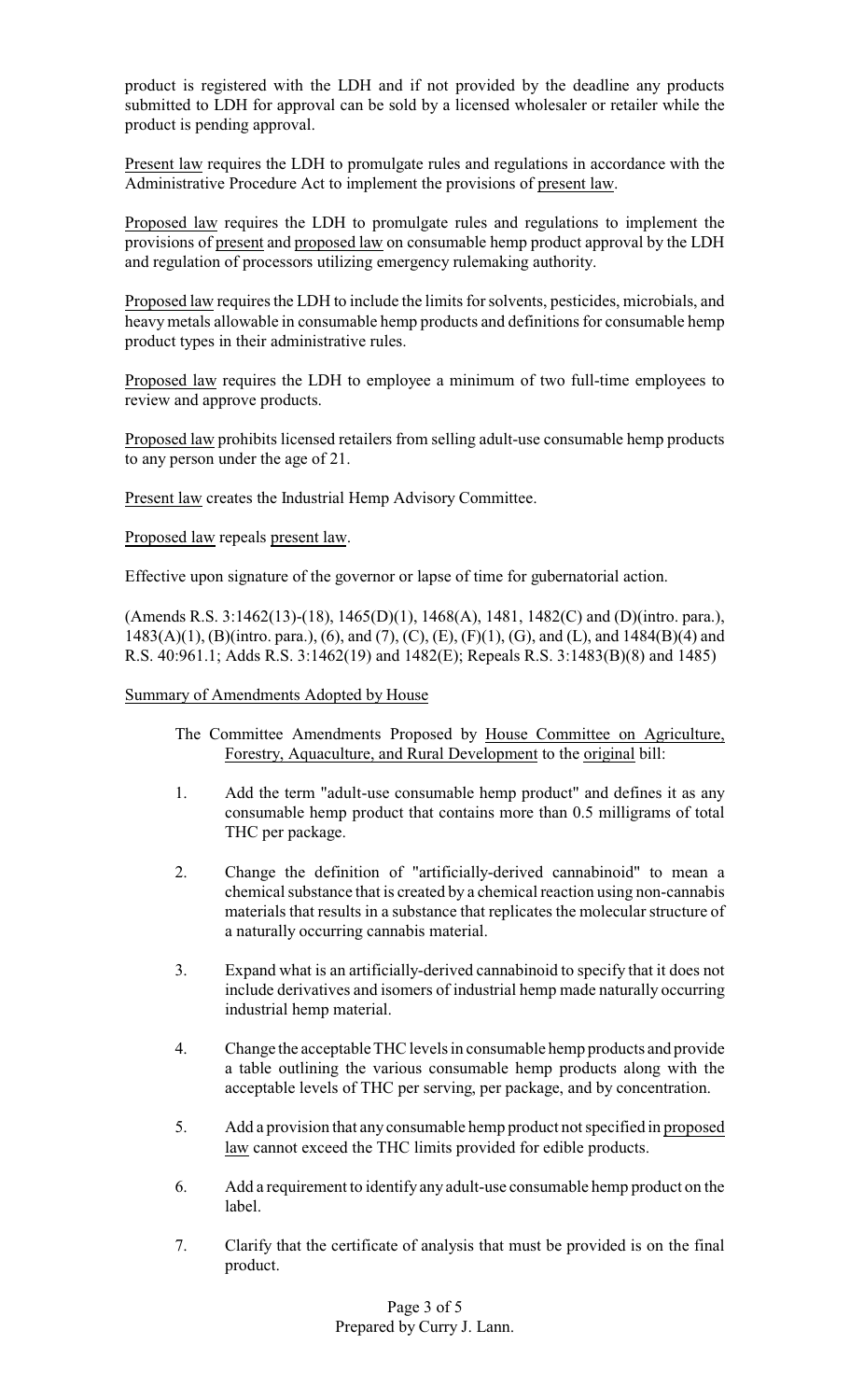- 8. Expand the information to be included in a certificate of analysis for a consumable hemp product to include test results identifying the serving and package size in milligrams per grams and the total THC per serving and per package in milligrams per grams.
- 9. Require the La. Dept. of Health (LDH) to review any consumable hemp product submitted for approval and notify the submitting party of any deficiencies existing which prevents the approval of the product within 15 business days of the date of submission.
- 10. Require the LDH to provide a mechanism, by Sept. 30, 2022, to allow the office of alcohol and tobacco control to scan consumable hemp products to determine if the product is registered with the LDH and if not provided by the deadline any products submitted to the LDH for approval can be sold by a licensed wholesaler or retailer while the product is pending approval.
- 11. Require the LDH to promulgate rules and regulations to implement the provisions of present and proposed law on consumable hemp product approval by the LDH and regulation of processors utilizing emergency rulemaking authority.
- 12. Require the LDH to include the limits for solvents, pesticides, microbials, and heavy metals allowable in consumable hemp products in their administrative rules.
- 13. Prohibit licensed retailers from selling adult-use consumable hemp products to any person under the age of 21.
- 14. Make technical changes.

The House Floor Amendments to the engrossed bill:

- 1. Change the acceptable THC levels in certain consumable hemp products, including gelatin-based edibles and food and beverages.
- 2. Require packaging and labels for consumable hemp products to clearly identify servings and the amount of THC per serving.
- 3. Change the certificate of analysis requirements to only require a potency test on the final product.
- 4. Require verification that any cannabinoids in a consumable hemp product are derived from hemp.
- 5. Require LDH to hire a minimum of two full-time employees to review and approve consumable hemp products utilizing existing department resources.
- 6. Allow permittees to sell products that complied with the requirements of present law but do not comply with proposed law until Dec. 1, 2022, if the product or packaging was purchased prior to May 1, 2022.
- 7. Require LDH to include definitions for consumable hemp product types in their administrative rules.
- 8. Make technical changes.

# Summary of Amendments Adopted by Senate

# Committee Amendments Proposed by Senate Committee on Agriculture, Forestry, Aquaculture, and Rural Development to the reengrossed bill